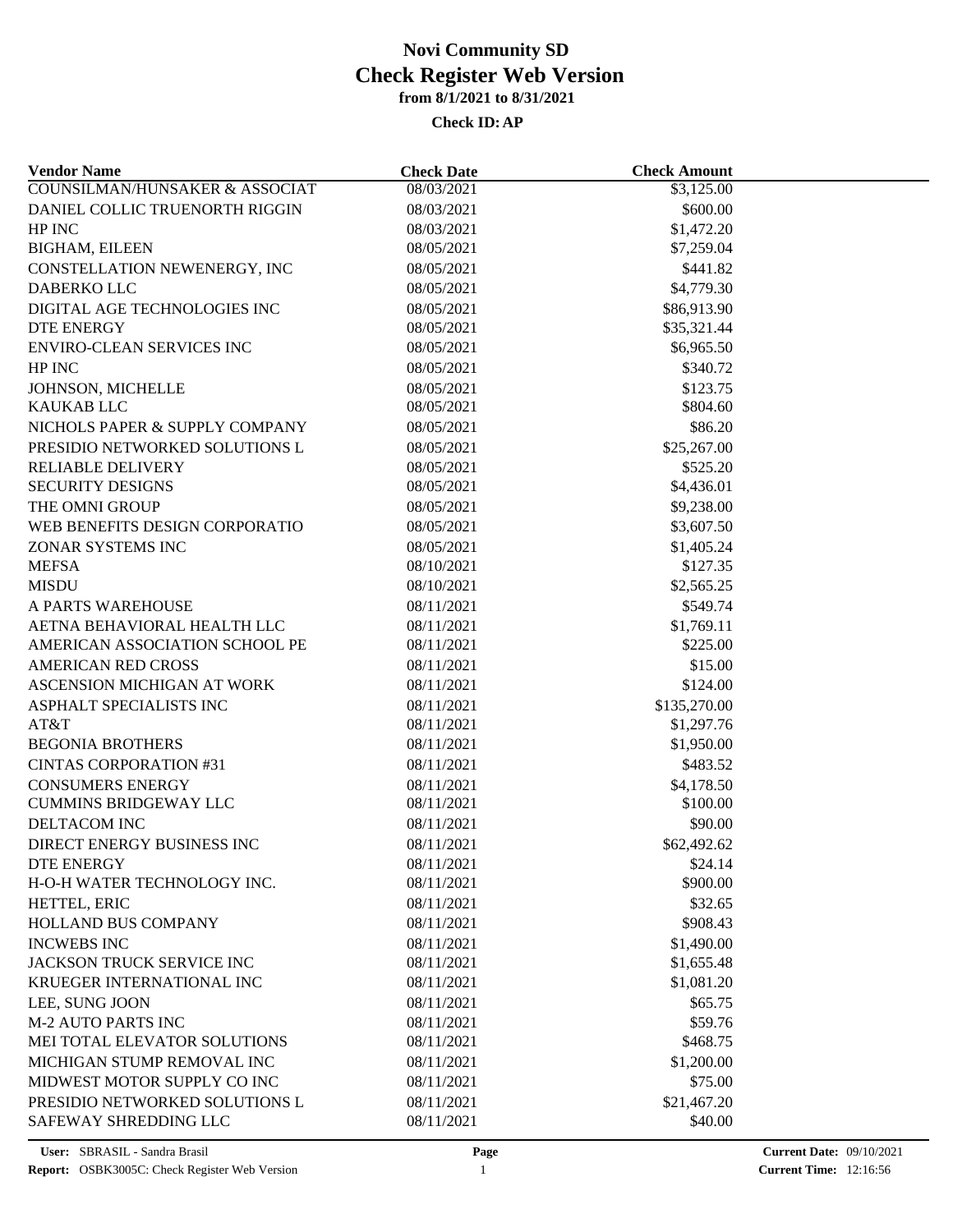| <b>Vendor Name</b>                | <b>Check Date</b> | <b>Check Amount</b>    |  |
|-----------------------------------|-------------------|------------------------|--|
| <b>SERVICAR OF MICHIGAN INC.</b>  | 08/11/2021        | \$21,664.00            |  |
| <b>SME</b>                        | 08/11/2021        | \$14,425.11            |  |
| THRUN LAW FIRM P.C.               | 08/11/2021        | \$4,018.56             |  |
| TREDROC TIRE SERVICES LLC         | 08/11/2021        | \$2,293.34             |  |
| UNITY SCHOOL BUS PARTS INC        | 08/11/2021        | \$904.55               |  |
| VIKING AUTOMATIC SPRINKLER DBA    | 08/11/2021        | \$8,380.00             |  |
| 21ST CENTURY MEDIA NEWSPAPER L    | 08/19/2021        | \$199.00               |  |
| A PARTS WAREHOUSE                 | 08/19/2021        | \$112.00               |  |
| <b>APPLE INC</b>                  | 08/19/2021        | \$23,640.00            |  |
| ASCENSION MICHIGAN AT WORK        | 08/19/2021        | \$124.00               |  |
| AT&T                              | 08/19/2021        | \$3,305.09             |  |
| <b>AT&amp;T MOBILITY</b>          | 08/19/2021        | \$1,120.15             |  |
| <b>BERGERON BACKFLOW SERVICES</b> | 08/19/2021        | \$1,683.00             |  |
| CASTILE, CHERYL                   | 08/19/2021        | \$145.00               |  |
| COHN'S COMMERICAL FLOOR COVERI    | 08/19/2021        | \$3,495.00             |  |
| <b>CONSUMERS ENERGY</b>           | 08/19/2021        | \$337.41               |  |
| CORE ATHLETICS, LLC               | 08/19/2021        | \$2,655.00             |  |
| <b>CUMMINGS, BRIEANNA</b>         | 08/19/2021        | \$536.23               |  |
| DAVIDS GOLD MEDAL SPORTS          | 08/19/2021        | \$912.54               |  |
| DESAI, MANOJ                      | 08/19/2021        | \$268.27               |  |
| DIMICK, TRACI                     | 08/19/2021        | \$175.00               |  |
| DSOUZA, PRASHANT                  | 08/19/2021        | \$166.01               |  |
| DURAISWAMY, VIDYA                 | 08/19/2021        | \$412.12               |  |
| EISENHOWER DANCE ENSEMBLE         | 08/19/2021        | \$3,000.00             |  |
| <b>EVER KOLD REFRIGERATION</b>    | 08/19/2021        | \$230.00               |  |
| <b>FARRIS, NICHOLAS</b>           | 08/19/2021        | \$1,200.00             |  |
| <b>FINALFORMS</b>                 | 08/19/2021        | \$1,752.00             |  |
| <b>GRDEN, REBECCA</b>             | 08/19/2021        | \$1,000.00             |  |
| <b>GROSSI, BARBARA</b>            | 08/19/2021        | \$186.30               |  |
| H-O-H WATER TECHNOLOGY INC.       | 08/19/2021        | \$700.00               |  |
| HIRSHFIELD, LAURA JANINE          | 08/19/2021        | \$846.04               |  |
| HORIZON ENGINEERING ASSOCIATES    | 08/19/2021        | \$4,649.04             |  |
| JACKSON TRUCK SERVICE INC         | 08/19/2021        | \$1,065.94             |  |
| KINZER, GARY                      | 08/19/2021        | \$28.97                |  |
| KRUEGER INTERNATIONAL INC         | 08/19/2021        |                        |  |
| LANYON-NEWMAN, MARY               | 08/19/2021        | \$11,673.39<br>\$15.99 |  |
|                                   |                   |                        |  |
| <b>LAWSON PRODUCTS INC</b>        | 08/19/2021        | \$230.20               |  |
| LIFE INSURANCE COMPANY OF NORT    | 08/19/2021        | \$23,352.32            |  |
| LOWERY CORP. DBA APPLIED IMAGI    | 08/19/2021        | \$4,393.33             |  |
| MARSHALL, ANGELA                  | 08/19/2021        | \$175.00               |  |
| MCCARTHY & SMITH INC              | 08/19/2021        | \$549,265.67           |  |
| MCHALE, KRISEN                    | 08/19/2021        | \$676.00               |  |
| MICHIGAN ASSOC SECONDARY SCHOO    | 08/19/2021        | \$3,800.00             |  |
| MICHIGAN EDUCATIONAL THEATRE A    | 08/19/2021        | \$410.00               |  |
| NATIONAL ASSOC SECONDARY SCHOO    | 08/19/2021        | \$480.00               |  |
| NEFF MOTIVATION INC               | 08/19/2021        | \$4,857.39             |  |
| NOVI YOUTH FOOTBALL ASSOCIATIO    | 08/19/2021        | \$1,115.63             |  |
| PAULY'S CHOP SHOP LAWN CARE &     | 08/19/2021        | \$1,500.00             |  |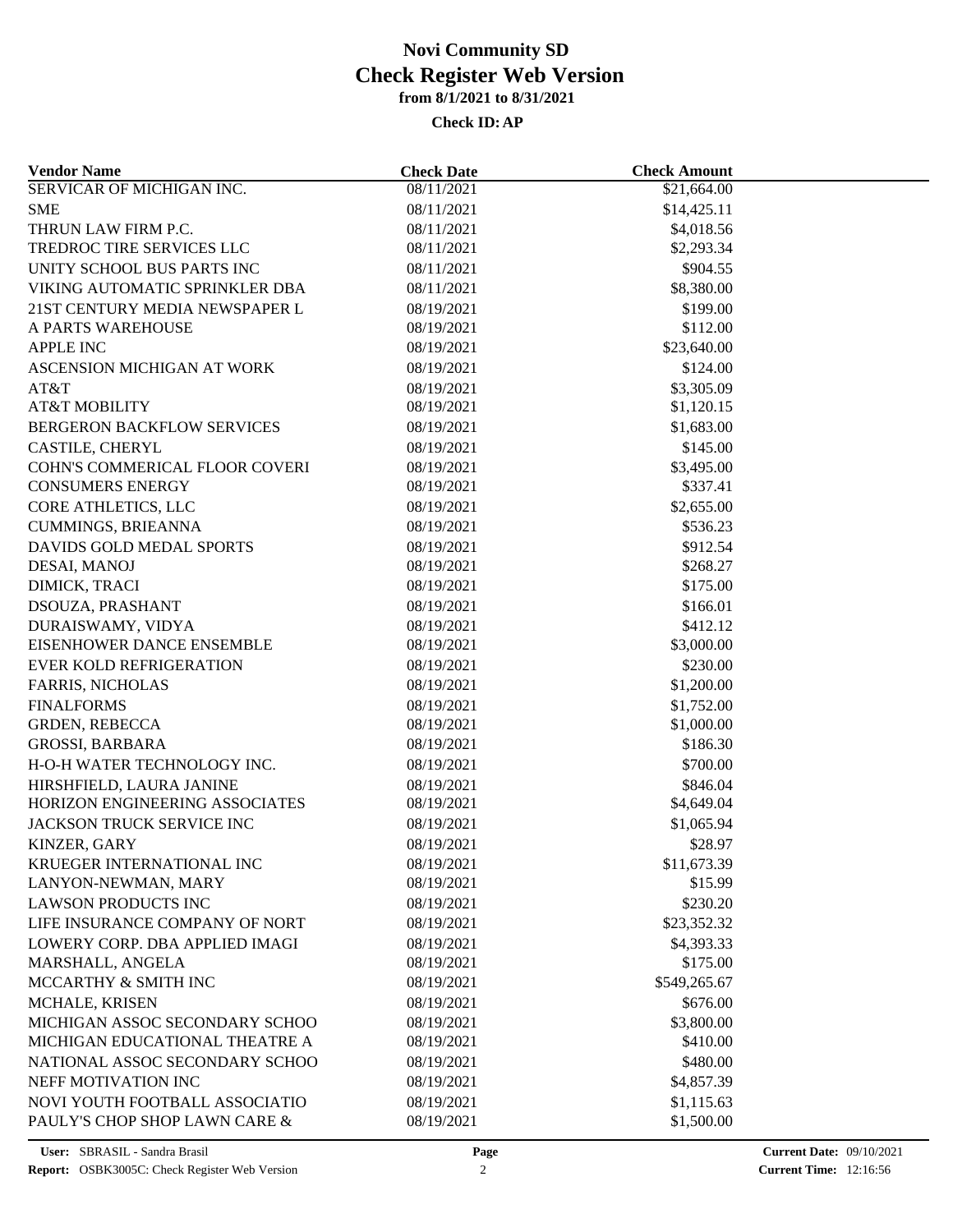| <b>Vendor Name</b>                        | <b>Check Date</b> | <b>Check Amount</b>  |  |
|-------------------------------------------|-------------------|----------------------|--|
| PETTY CASH-DONALD WATCHOWSKI O            | 08/19/2021        | \$3,050.00           |  |
| PLAYWORKS EDUCATION ENERGIZED             | 08/19/2021        | \$5,025.00           |  |
| PLYMOUTH PT SPECIALISTS                   | 08/19/2021        | \$1,986.00           |  |
| PREMIER RELOCATIONS LLC                   | 08/19/2021        | \$4,838.00           |  |
| ROGERS ATHLETIC COMPANY INC               | 08/19/2021        | \$1,900.00           |  |
| RUSKIN, DANIELLE                          | 08/19/2021        | \$350.00             |  |
| <b>SECURITY DESIGNS</b>                   | 08/19/2021        | \$210.00             |  |
| SPARKS, JIM                               | 08/19/2021        | \$206.34             |  |
| <b>SUPERIOR TEXT</b>                      | 08/19/2021        | \$1,451.45           |  |
| TRIPLE R CONSULTANTS                      | 08/19/2021        | \$2,000.00           |  |
| WATCHOWSKI, DON                           | 08/19/2021        | \$103.49             |  |
| <b>WORDWARE</b>                           | 08/19/2021        | \$1,683.40           |  |
| XU, BO                                    | 08/19/2021        | \$1,000.70           |  |
| YOUNG REMBRANDTS                          | 08/19/2021        | \$804.60             |  |
| ZONAR SYSTEMS INC                         | 08/19/2021        | \$1,405.24           |  |
| ADN ADMINISTRATORS INC                    | 08/23/2021        | \$3,642.30           |  |
| <b>ANDYMARK INC</b>                       | 08/23/2021        | \$1,261.10           |  |
| <b>BUTCHER &amp; BUTCHER CONSTRUCTION</b> | 08/23/2021        | \$525,290.85         |  |
| CHARTER COMMUNICATIONS HOLDING            | 08/23/2021        | \$259.98             |  |
| DABERKO LLC                               | 08/23/2021        | \$176.00             |  |
| DATA MANAGEMENT INC.                      | 08/23/2021        | \$254.08             |  |
| DELTA NETWORK SERVICES LLC                | 08/23/2021        | \$4,200.00           |  |
| <b>DTE ENERGY</b>                         | 08/23/2021        | \$215.84             |  |
| FENCHEL, LISA                             | 08/23/2021        | \$135.52             |  |
| <b>INACOMP TECHNICAL SERVICES GRO</b>     | 08/23/2021        | \$15,729.20          |  |
| INTEGRATED DESIGN SOLUTIONS LL            | 08/23/2021        | \$11,371.65          |  |
| KRUEGER INTERNATIONAL INC                 | 08/23/2021        | \$15,925.77          |  |
| MCCARTHY & SMITH INC                      | 08/23/2021        | \$690,292.75         |  |
| MESSA (MICHIGAN EDUCATION SPEC            | 08/23/2021        | \$598,289.73         |  |
| MOTOR CITY FENCE CO                       | 08/23/2021        | \$59,296.50          |  |
| NICHOLS PAPER & SUPPLY COMPANY            | 08/23/2021        | \$15,446.42          |  |
| PETTY CASH-EVOL GAZZARATO OR L            | 08/23/2021        | \$1,388.00           |  |
| <b>REV ROBOTICS LLC</b>                   | 08/23/2021        | \$273.08             |  |
| SAFEWAY SHREDDING LLC                     | 08/23/2021        | \$60.00              |  |
| <b>SME</b>                                | 08/23/2021        | \$6,584.80           |  |
| <b>MISDU</b>                              | 08/25/2021        | \$2,552.50           |  |
| ASCENSION MICHIGAN AT WORK                | 08/26/2021        | \$22.00              |  |
| BERGERON BACKFLOW SERVICES                | 08/26/2021        | \$309.00             |  |
| CASTILLO, JOLENE                          | 08/26/2021        | \$48.75              |  |
| DEPOTTER, MARY                            | 08/26/2021        | \$29.20              |  |
| <b>ENDEAVOR GROUP</b>                     | 08/26/2021        | \$687.81             |  |
| <b>ENVIRO-CLEAN SERVICES INC</b>          | 08/26/2021        | \$168,051.76         |  |
|                                           |                   |                      |  |
| <b>EXECUTIVE ENERGY SERVICES LLC</b>      | 08/26/2021        | \$400.00<br>\$150.00 |  |
| <b>GRAND HAVEN HIGH SCHOOL</b>            | 08/26/2021        |                      |  |
| HARRIS, PASADENA KENNEDY                  | 08/26/2021        | \$121.50             |  |
| HURON CLINTON METROPOLITAN AUT            | 08/26/2021        | \$240.00             |  |
| <b>INACOMP TECHNICAL SERVICES GRO</b>     | 08/26/2021        | \$74,800.00          |  |
| <b>INTERIOR ENVIRONMENTS LLC</b>          | 08/26/2021        | \$20,875.00          |  |